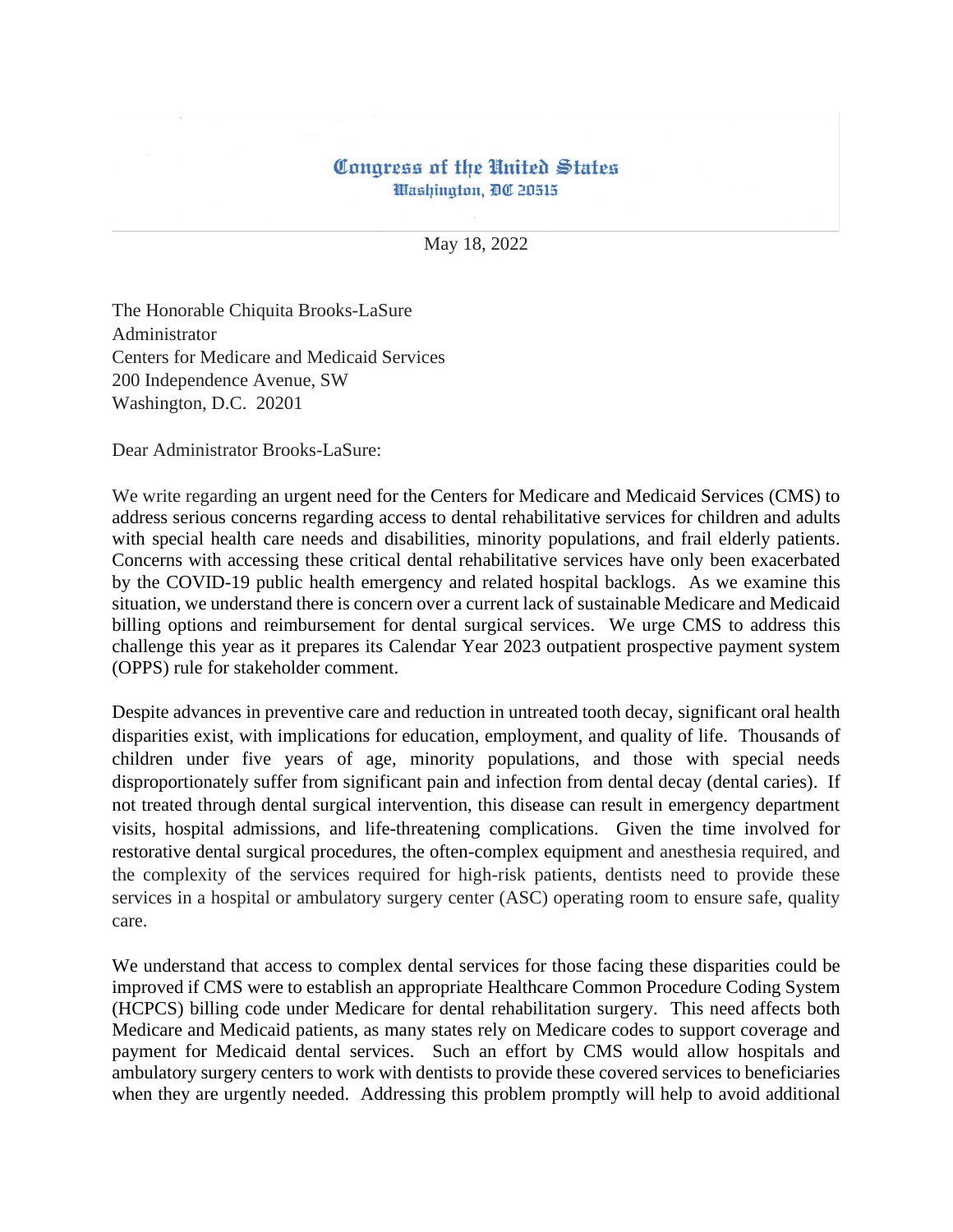emergency situations for children and vulnerable adult patients and the risk of significant increased costs on our health care system.

We thank you for consideration of this urgent request to address beneficiary access to needed dental surgeries. This is an issue of health equity, affecting our most vulnerable children and adults. We respectfully ask that CMS work to address this problem this year and promptly move forward with a solution for Medicare and Medicaid beneficiaries.

Sincerely,

Lerri Sewell \_\_\_\_\_\_\_\_\_\_\_\_\_\_\_\_\_\_\_\_\_\_\_\_ \_\_\_\_\_\_\_\_\_\_\_\_\_\_\_\_\_\_\_\_\_\_\_

A. Jaw forward IV

Terri A. Sewell Drew A. Ferguson, D.M.D. Member of Congress Member of Congress

Cc: Meena Seshamani, MD, PhD, Deputy Administrator and Director, Center for Medicare Daniel Tsai, Deputy Administrator and Director, Center for Medicaid & CHIP Services Natalia Chalmers, DDS, MHSc, PhD, CMS Chief Dental Officer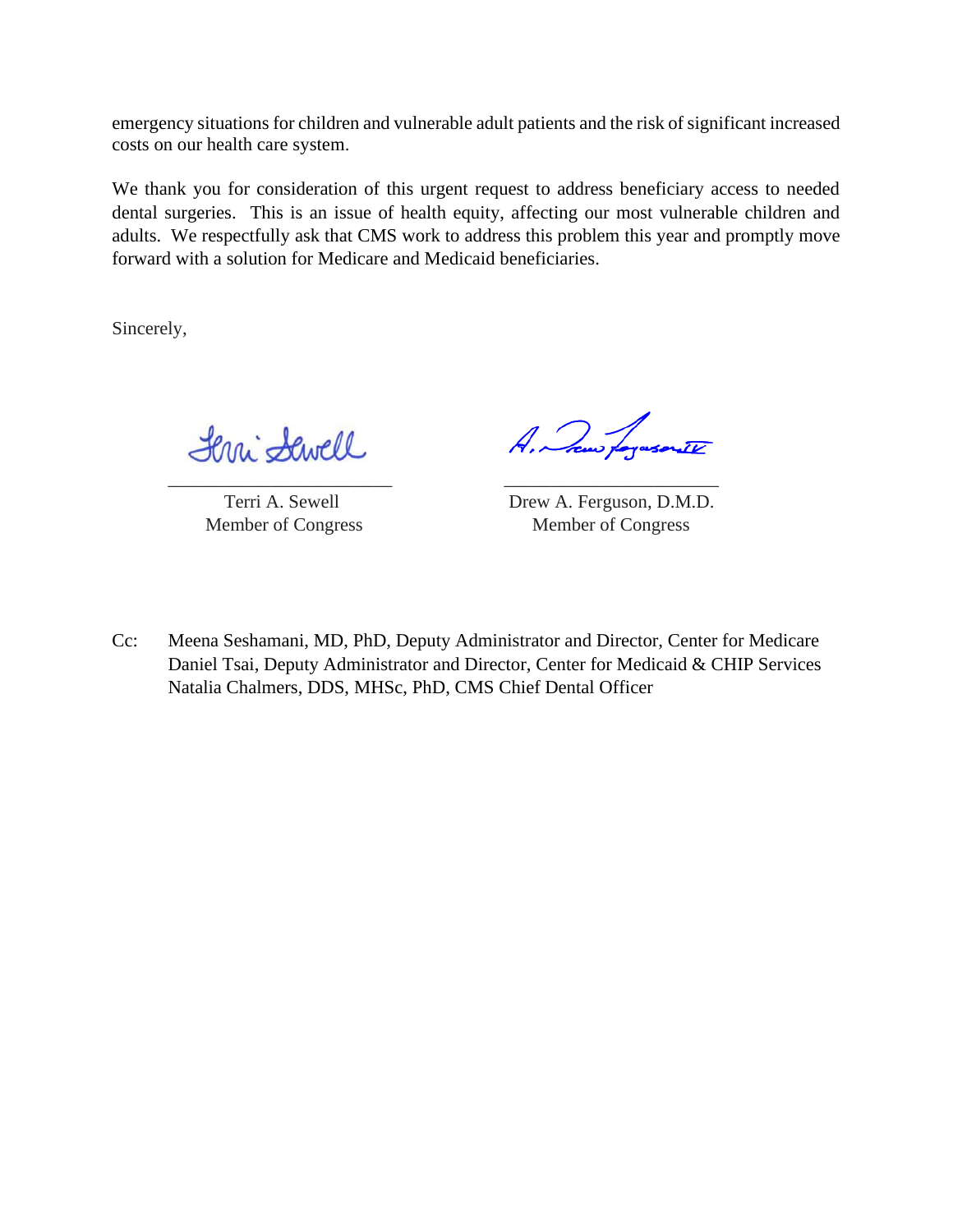**List of Signatories**

News 15. Amost

\_\_\_\_\_\_\_\_\_\_\_\_\_\_\_\_\_\_\_\_\_\_\_\_ \_\_\_\_\_\_\_\_\_\_\_\_\_\_\_\_\_\_\_\_\_\_\_\_ Mark E. Amodei Don Bacon

 $\omega$ ll  $\overline{\omega}$  on

Member of Congress Member of Congress

Ben Cline

\_\_\_\_\_\_\_\_\_\_\_\_\_\_\_\_\_\_\_\_\_\_\_\_ \_\_\_\_\_\_\_\_\_\_\_\_\_\_\_\_\_\_\_\_\_\_\_\_ Member of Congress

ain) Kodry

Ben Cline Rodney Davis<br>
Rodney Davis<br>
Member of Congress

Brian Fitzgatrick

\_\_\_\_\_\_\_\_\_\_\_\_\_\_\_\_\_\_\_\_\_\_\_\_ \_\_\_\_\_\_\_\_\_\_\_\_\_\_\_\_\_\_\_\_\_\_\_\_ Member of Congress Member of Congress

Clarles J. Floreston

Brian Fitzpatrick Chuck Fleischmann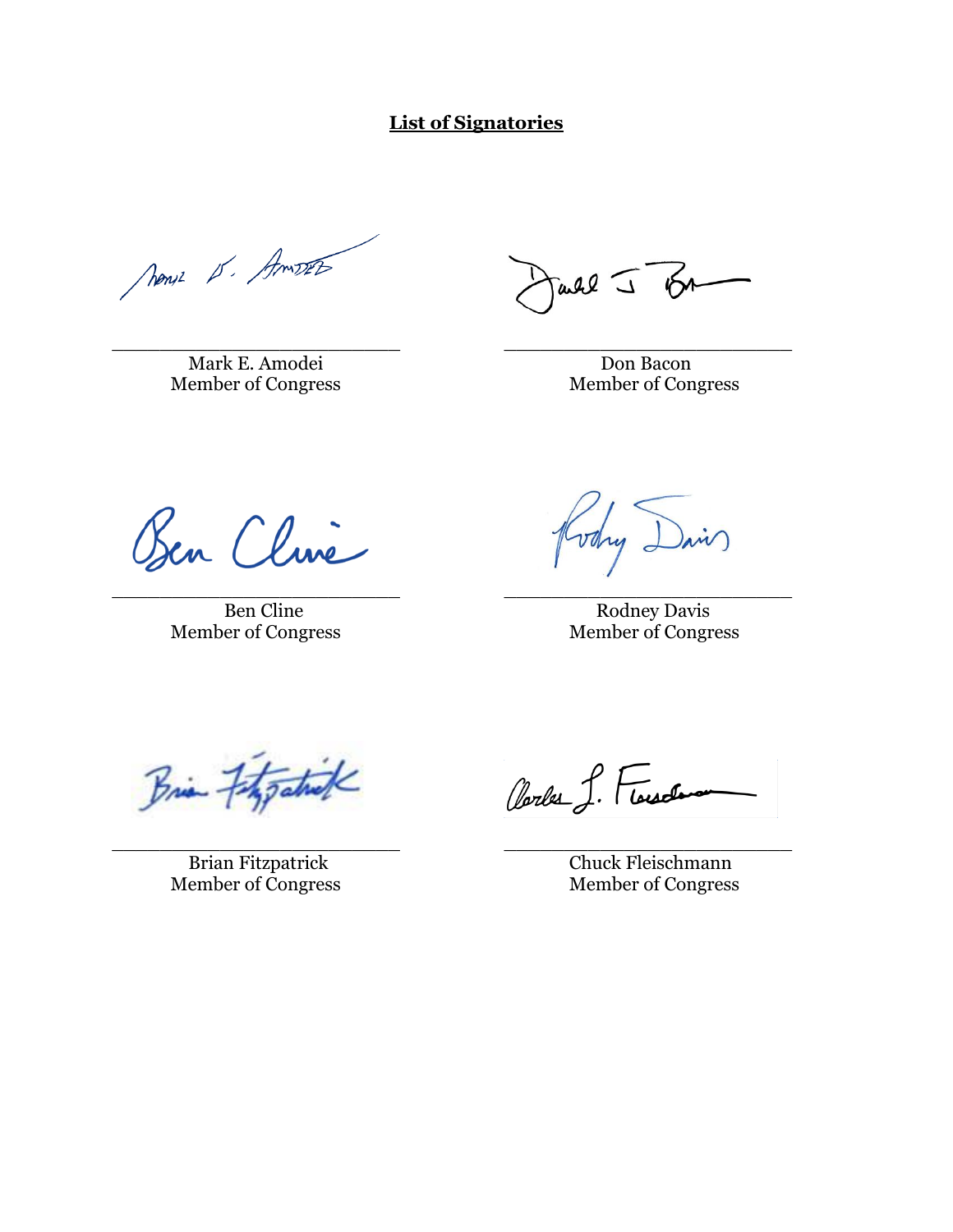Tup Pallego

\_\_\_\_\_\_\_\_\_\_\_\_\_\_\_\_\_\_\_\_\_\_\_\_ \_\_\_\_\_\_\_\_\_\_\_\_\_\_\_\_\_\_\_\_\_\_\_\_ Ruben Gallego Dusty Johnson Member of Congress Member of Congress

Guoty fotmoon

Raja Krishnamoorthi John B. Larson<br>Member of Congress Member of Congress Member of Congress

\_\_\_\_\_\_\_\_\_\_\_\_\_\_\_\_\_\_\_\_\_\_\_\_ \_\_\_\_\_\_\_\_\_\_\_\_\_\_\_\_\_\_\_\_\_\_\_\_

\_\_\_\_\_\_\_\_\_\_\_\_\_\_\_\_\_\_\_\_\_\_\_\_ \_\_\_\_\_\_\_\_\_\_\_\_\_\_\_\_\_\_\_\_\_\_\_\_

\_\_\_\_\_\_\_\_\_\_\_\_\_\_\_\_\_\_\_\_\_\_\_\_ \_\_\_\_\_\_\_\_\_\_\_\_\_\_\_\_\_\_\_\_\_\_\_\_



Lucy MCBath

Member of Congress

Lucy McBath Grace Meng<br>mber of Congress Member of Congress

Eleanor H-Norton

Eleanor Holmes Norton Tom O'Halleran Member of Congress Member of Congress

Tom Offalleran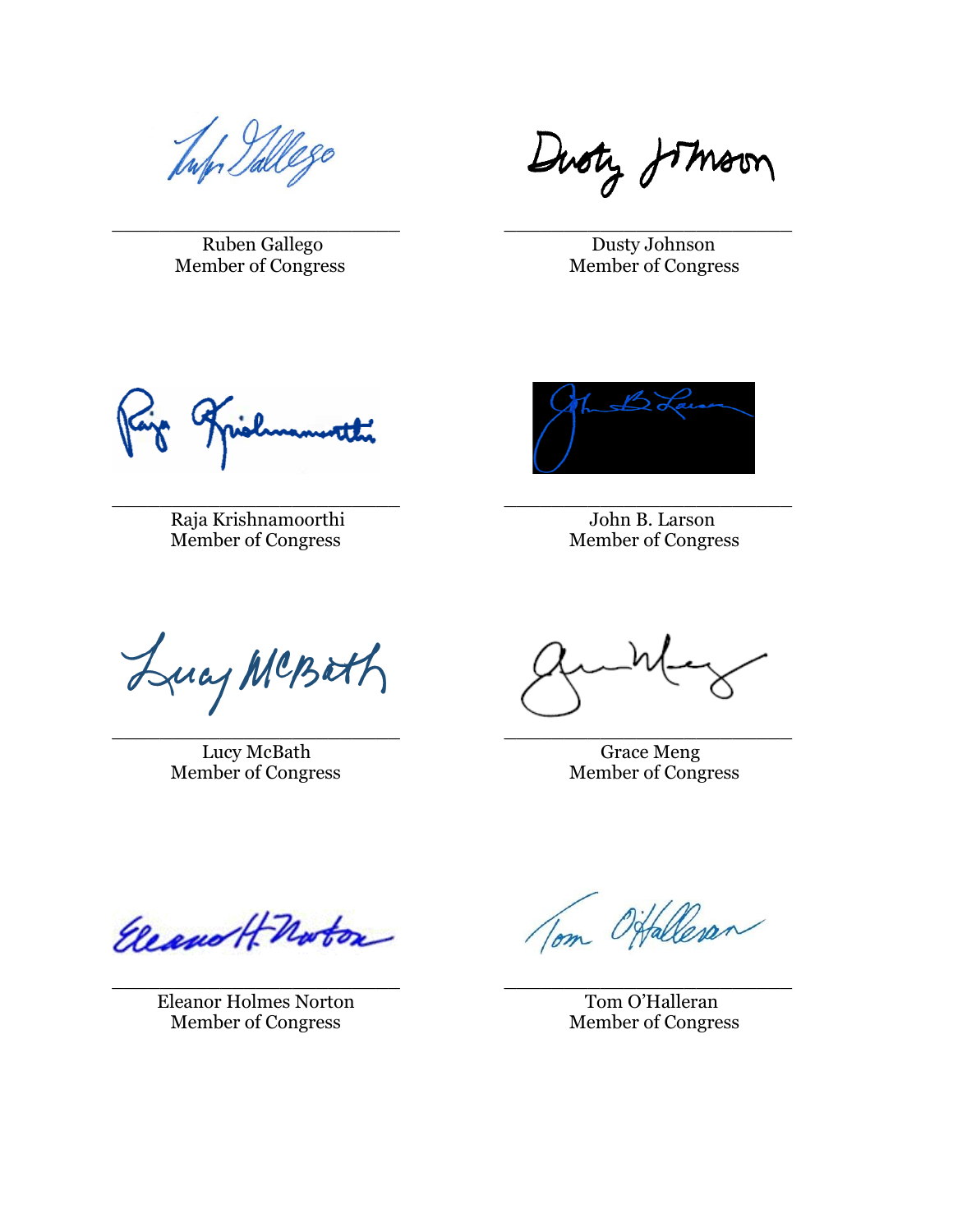Rhkn

Member of Congress

\_\_\_\_\_\_\_\_\_\_\_\_\_\_\_\_\_\_\_\_\_\_\_\_ \_\_\_\_\_\_\_\_\_\_\_\_\_\_\_\_\_\_\_\_\_\_\_\_

\_\_\_\_\_\_\_\_\_\_\_\_\_\_\_\_\_\_\_\_\_\_\_\_ \_\_\_\_\_\_\_\_\_\_\_\_\_\_\_\_\_\_\_\_\_\_\_\_

Tim februa

\_\_\_\_\_\_\_\_\_\_\_\_\_\_\_\_\_\_\_\_\_\_\_\_ \_\_\_\_\_\_\_\_\_\_\_\_\_\_\_\_\_\_\_\_\_\_\_\_ Member of Congress

C.A Dutch Rupperdage

Deborah K. Ross C.A. Dutch Ruppersberger

Linna lich

Kim Schrier Mike Simpson<br>
Mike Simpson<br>
Member of Congress

Crarian Smite

\_\_\_\_\_\_\_\_\_\_\_\_\_\_\_\_\_\_\_\_\_\_\_\_ \_\_\_\_\_\_\_\_\_\_\_\_\_\_\_\_\_\_\_\_\_\_\_\_ Member of Congress

Thomas R. Surggi

Adrian Smith Thomas R. Suozzi<br>
Thomas R. Suozzi<br>
Member of Congress

Dell

Member of Congress

David G. Valadao Jefferson Van Drew